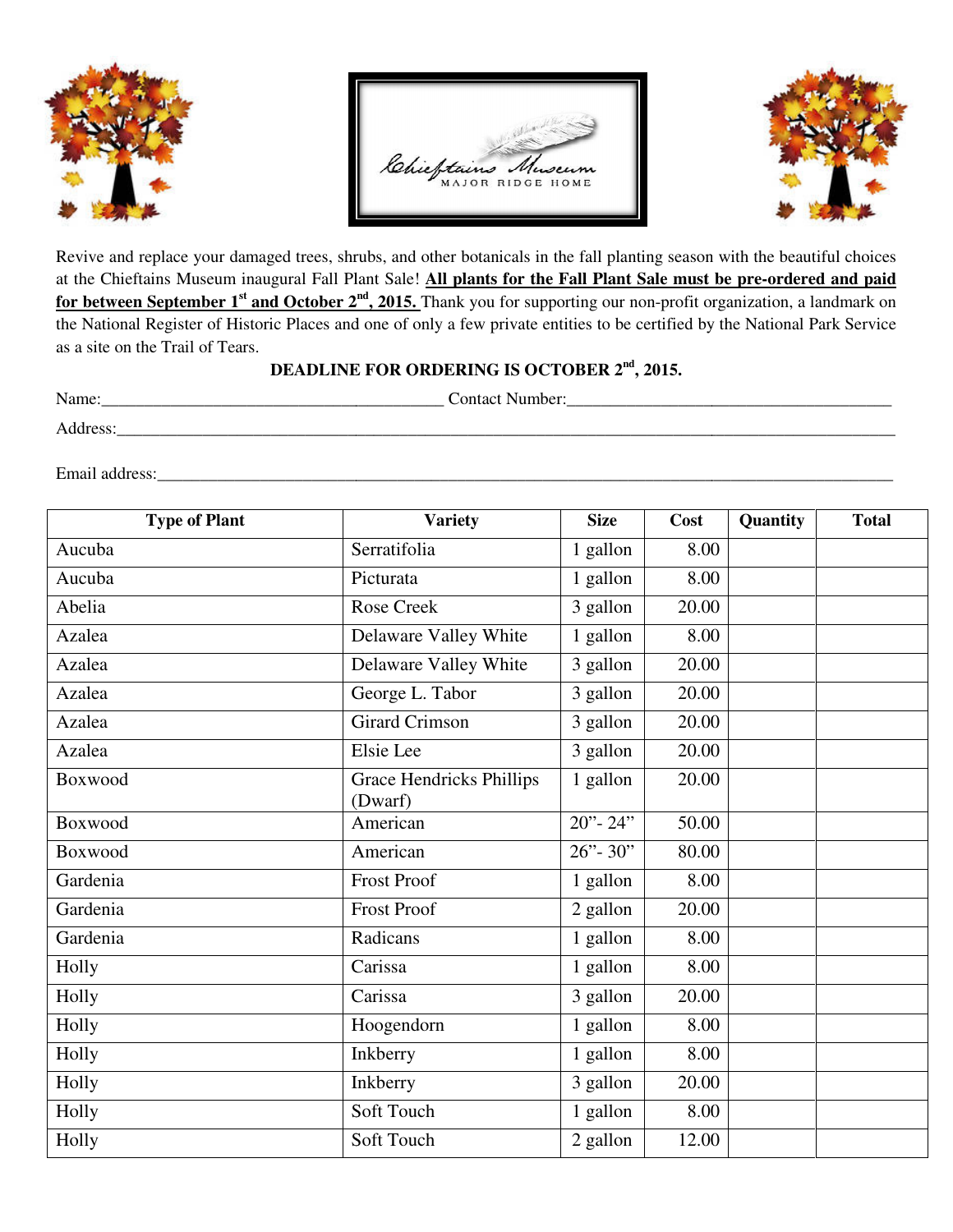| <b>Type of Plant</b>  | <b>Variety</b>                 | <b>Size</b>           | Cost   | Quantity | <b>Total</b> |
|-----------------------|--------------------------------|-----------------------|--------|----------|--------------|
| Holly                 | Soft Touch                     | 3 gallon              | 20.00  |          |              |
| Holly                 | <b>Schillings Dwarf Yaupon</b> | 1 gallon              | 8.00   |          |              |
| Holly                 | <b>Schillings Dwarf Yaupon</b> | 3 gallon              | 20.00  |          |              |
| Loropetalum           | Daruma (Dwarf)                 | 2 gallon              | 20.00  |          |              |
| Tea Olive             | Variegated                     | 1 gallon              | 8.00   |          |              |
| Tea Olive             | Variegated                     | 3 gallon              | 20.00  |          |              |
| Tea Olive             | Fragrant                       | $3$ gallon            | 20.00  |          |              |
| Yew                   | <b>Duke Gardens</b>            | 3 gallon              | 24.00  |          |              |
| Yew                   | Prostrata                      | 2 gallon              | 20.00  |          |              |
| Golden Mop Cypress    | Dwarf                          | 3 gallon              | 36.00  |          |              |
| Dawn Redwood          |                                | 2 gallon              | 25.00  |          |              |
| Dawn Redwood          |                                | 3 gallon              | 36.00  |          |              |
| Hemlock               |                                | 3 gallon              | 45.00  |          |              |
| Beautyberry           | American                       | 1 gallon              | 15.00  |          |              |
| Beautyberry           | American                       | 3 gallon              | 30.00  |          |              |
| <b>Butterfly Bush</b> | Buzz (Dwarf)                   | 3 gallon              | 13.00  |          |              |
| <b>Butterfly Bush</b> | Attraction                     | 3 gallon              | 13.00  |          |              |
| <b>Butterfly Bush</b> | Honeycomb                      | $3$ gallon            | 13.00  |          |              |
| <b>Butterfly Bush</b> | White Bouquet                  | 3 gallon              | 13.00  |          |              |
| <b>Butterfly Bush</b> | Pink Delight                   | 1 gallon              | 8.00   |          |              |
| <b>Butterfly Bush</b> | Pink Delight                   | 3 gallon              | 13.00  |          |              |
| Crape Myrtle          | Catawba                        | 1 gallon              | 10.00  |          |              |
| Crape Myrtle          | Dynamite                       | 2 gallon              | 15.00  |          |              |
| Crape Myrtle          | Dynamite                       | $\overline{5}$ gallon | 30.00  |          |              |
| Crape Myrtle          | Pink Velour                    | 1 gallon              | 10.00  |          |              |
| Crape Myrtle          | Pocomoke (Dwarf)               | 1 gallon              | 10.00  |          |              |
| Crape Myrtle          | Pocomoke (Dwarf)               | 3 gallon              | 20.00  |          |              |
| Hydrangea             | Dooley                         | 1 gallon              | 10.00  |          |              |
| Hydrangea             | $\overline{\text{Limelight}}$  | 2 gallon              | 36.00  |          |              |
| Hydrangea **Limited** | Oakleaf "Pee Wee"              | 3 gallon              | 20.00  |          |              |
| Hydrangea **Limited** | Emile Mouillere                | 3 gallon              | 20.00  |          |              |
| Virginia Sweetspire   | Henry's Garnet                 | 3 gallon              | 15.00  |          |              |
| Viburnum              | Reifler's Dwarf                | 3 gallon              | 20.00  |          |              |
| Japanese Maple        | <b>Coral Bark</b>              | 3 gallon              | 60.00  |          |              |
| Japanese Maple        | Green Leaf                     | 3 gallon              | 45.00  |          |              |
| Japanese Maple        | Seiryu                         | 4 gallon              | 150.00 |          |              |
| Rabbiteye Blueberry   | <b>Brightwell</b>              | 1 gallon              | 8.00   |          |              |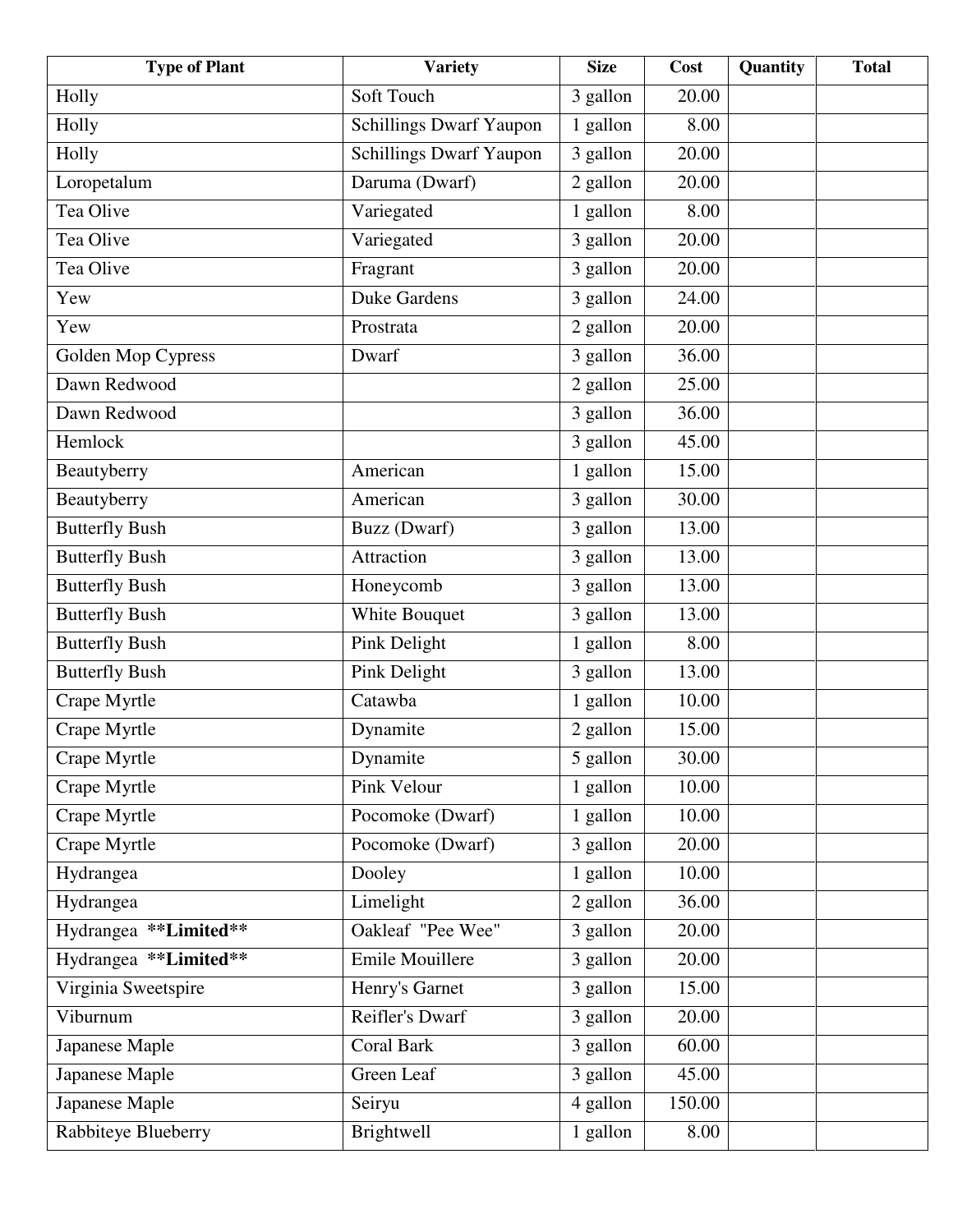| Rabbiteye Blueberry<br>Climax<br>1 gallon<br>8.00<br>Rabbiteye Blueberry<br>Climax<br>3 gallon<br>20.00<br>Rabbiteye Blueberry<br>Powderblue<br>1 gallon<br>8.00<br>Rabbiteye Blueberry<br>Premier<br>1 gallon<br>8.00<br>Rabbiteye Blueberry<br>Premier<br>3 gallon<br>20.00<br>Ferns<br>1 gallon<br>10.00<br>Autumn<br>1 gallon<br>Eastern Wood<br>10.00<br>Ferns<br>Ferns<br>Japanese Painted<br>1 gallon<br>10.00<br>3 gallon<br>Ferns<br>Japanese Painted<br>20.00<br>Tassel<br>Ferns<br>1 gallon<br>10.00<br>Hosta<br>Aureo Marginata<br>1 gallon<br>8.00<br>Hosta<br><b>Stained Glass</b><br>1 gallon<br>10.00<br>Liriope<br>Variegata<br>1 gallon<br>8.00<br>$1$ gallon<br><b>Black-eyed Susan</b><br>8.00<br><b>Purple Coneflower</b><br>1 gallon<br>8.00<br>St. John's Wort<br>1 gallon<br>8.00<br>Sedum<br>1 gallon<br>8.00<br>Autumn Joy<br>Lobelia<br>1 gallon<br>8.00<br><b>Cardinal Flower</b><br>1 gallon<br>8.00<br>Lamb's Ear<br>1 gallon<br>8.00<br>Lenten Rose<br>1 gallon<br>15.00<br>1 gallon<br>15.00<br>Rosemary<br>Mexican Sage<br>1 gallon<br>15.00<br>Salvia<br>May Night<br>1 gallon<br>8.00<br><b>Lyrical White</b><br>Salvia<br>1 gallon<br>8.00<br><b>Shasta Daisy</b><br>1 gallon<br><b>Becky</b><br>8.00<br>Butterfly Weed **Limited**<br>8.00<br>1 gallon | <b>Type of Plant</b> | <b>Variety</b> | <b>Size</b> | Cost | Quantity | <b>Total</b> |
|---------------------------------------------------------------------------------------------------------------------------------------------------------------------------------------------------------------------------------------------------------------------------------------------------------------------------------------------------------------------------------------------------------------------------------------------------------------------------------------------------------------------------------------------------------------------------------------------------------------------------------------------------------------------------------------------------------------------------------------------------------------------------------------------------------------------------------------------------------------------------------------------------------------------------------------------------------------------------------------------------------------------------------------------------------------------------------------------------------------------------------------------------------------------------------------------------------------------------------------------------------------------------------------------|----------------------|----------------|-------------|------|----------|--------------|
|                                                                                                                                                                                                                                                                                                                                                                                                                                                                                                                                                                                                                                                                                                                                                                                                                                                                                                                                                                                                                                                                                                                                                                                                                                                                                             |                      |                |             |      |          |              |
|                                                                                                                                                                                                                                                                                                                                                                                                                                                                                                                                                                                                                                                                                                                                                                                                                                                                                                                                                                                                                                                                                                                                                                                                                                                                                             |                      |                |             |      |          |              |
|                                                                                                                                                                                                                                                                                                                                                                                                                                                                                                                                                                                                                                                                                                                                                                                                                                                                                                                                                                                                                                                                                                                                                                                                                                                                                             |                      |                |             |      |          |              |
|                                                                                                                                                                                                                                                                                                                                                                                                                                                                                                                                                                                                                                                                                                                                                                                                                                                                                                                                                                                                                                                                                                                                                                                                                                                                                             |                      |                |             |      |          |              |
|                                                                                                                                                                                                                                                                                                                                                                                                                                                                                                                                                                                                                                                                                                                                                                                                                                                                                                                                                                                                                                                                                                                                                                                                                                                                                             |                      |                |             |      |          |              |
|                                                                                                                                                                                                                                                                                                                                                                                                                                                                                                                                                                                                                                                                                                                                                                                                                                                                                                                                                                                                                                                                                                                                                                                                                                                                                             |                      |                |             |      |          |              |
|                                                                                                                                                                                                                                                                                                                                                                                                                                                                                                                                                                                                                                                                                                                                                                                                                                                                                                                                                                                                                                                                                                                                                                                                                                                                                             |                      |                |             |      |          |              |
|                                                                                                                                                                                                                                                                                                                                                                                                                                                                                                                                                                                                                                                                                                                                                                                                                                                                                                                                                                                                                                                                                                                                                                                                                                                                                             |                      |                |             |      |          |              |
|                                                                                                                                                                                                                                                                                                                                                                                                                                                                                                                                                                                                                                                                                                                                                                                                                                                                                                                                                                                                                                                                                                                                                                                                                                                                                             |                      |                |             |      |          |              |
|                                                                                                                                                                                                                                                                                                                                                                                                                                                                                                                                                                                                                                                                                                                                                                                                                                                                                                                                                                                                                                                                                                                                                                                                                                                                                             |                      |                |             |      |          |              |
|                                                                                                                                                                                                                                                                                                                                                                                                                                                                                                                                                                                                                                                                                                                                                                                                                                                                                                                                                                                                                                                                                                                                                                                                                                                                                             |                      |                |             |      |          |              |
|                                                                                                                                                                                                                                                                                                                                                                                                                                                                                                                                                                                                                                                                                                                                                                                                                                                                                                                                                                                                                                                                                                                                                                                                                                                                                             |                      |                |             |      |          |              |
|                                                                                                                                                                                                                                                                                                                                                                                                                                                                                                                                                                                                                                                                                                                                                                                                                                                                                                                                                                                                                                                                                                                                                                                                                                                                                             |                      |                |             |      |          |              |
|                                                                                                                                                                                                                                                                                                                                                                                                                                                                                                                                                                                                                                                                                                                                                                                                                                                                                                                                                                                                                                                                                                                                                                                                                                                                                             |                      |                |             |      |          |              |
|                                                                                                                                                                                                                                                                                                                                                                                                                                                                                                                                                                                                                                                                                                                                                                                                                                                                                                                                                                                                                                                                                                                                                                                                                                                                                             |                      |                |             |      |          |              |
|                                                                                                                                                                                                                                                                                                                                                                                                                                                                                                                                                                                                                                                                                                                                                                                                                                                                                                                                                                                                                                                                                                                                                                                                                                                                                             |                      |                |             |      |          |              |
|                                                                                                                                                                                                                                                                                                                                                                                                                                                                                                                                                                                                                                                                                                                                                                                                                                                                                                                                                                                                                                                                                                                                                                                                                                                                                             |                      |                |             |      |          |              |
|                                                                                                                                                                                                                                                                                                                                                                                                                                                                                                                                                                                                                                                                                                                                                                                                                                                                                                                                                                                                                                                                                                                                                                                                                                                                                             |                      |                |             |      |          |              |
|                                                                                                                                                                                                                                                                                                                                                                                                                                                                                                                                                                                                                                                                                                                                                                                                                                                                                                                                                                                                                                                                                                                                                                                                                                                                                             |                      |                |             |      |          |              |
|                                                                                                                                                                                                                                                                                                                                                                                                                                                                                                                                                                                                                                                                                                                                                                                                                                                                                                                                                                                                                                                                                                                                                                                                                                                                                             |                      |                |             |      |          |              |
|                                                                                                                                                                                                                                                                                                                                                                                                                                                                                                                                                                                                                                                                                                                                                                                                                                                                                                                                                                                                                                                                                                                                                                                                                                                                                             |                      |                |             |      |          |              |
|                                                                                                                                                                                                                                                                                                                                                                                                                                                                                                                                                                                                                                                                                                                                                                                                                                                                                                                                                                                                                                                                                                                                                                                                                                                                                             |                      |                |             |      |          |              |
|                                                                                                                                                                                                                                                                                                                                                                                                                                                                                                                                                                                                                                                                                                                                                                                                                                                                                                                                                                                                                                                                                                                                                                                                                                                                                             |                      |                |             |      |          |              |
|                                                                                                                                                                                                                                                                                                                                                                                                                                                                                                                                                                                                                                                                                                                                                                                                                                                                                                                                                                                                                                                                                                                                                                                                                                                                                             |                      |                |             |      |          |              |
|                                                                                                                                                                                                                                                                                                                                                                                                                                                                                                                                                                                                                                                                                                                                                                                                                                                                                                                                                                                                                                                                                                                                                                                                                                                                                             |                      |                |             |      |          |              |
|                                                                                                                                                                                                                                                                                                                                                                                                                                                                                                                                                                                                                                                                                                                                                                                                                                                                                                                                                                                                                                                                                                                                                                                                                                                                                             |                      |                |             |      |          |              |
| $\overline{ab}$                                                                                                                                                                                                                                                                                                                                                                                                                                                                                                                                                                                                                                                                                                                                                                                                                                                                                                                                                                                                                                                                                                                                                                                                                                                                             |                      |                |             |      |          |              |

**\*\*\*All Chrysanthemum orders must be picked up at Chieftains Museum on Friday, September 18th from Noon-6:00pm\*\*\***

| <b>Type of Plant</b> | <b>Variety</b>   | <b>Size</b> | Cost  | Quantity | <b>Total</b> |
|----------------------|------------------|-------------|-------|----------|--------------|
| Chrysanthemum        | Olga Yellow      | $10$ "      | 12.00 |          |              |
| Chrysanthemum        | Hankie Yellow    | $10$ "      | 12.00 |          |              |
| Chrysanthemum        | Makayla Yellow   | $10$ "      | 12.00 |          |              |
| Chrysanthemum        | Okra Yellow      | $10$ "      | 12.00 |          |              |
| Chrysanthemum        | Sparkling Cheryl | $10$ "      | 12.00 |          |              |
| Chrysanthemum        | Kathleen         | $10$ "      | 12.00 |          |              |
| Chrysanthemum        | Antica Bronze    | $10$ "      | 12.00 |          |              |